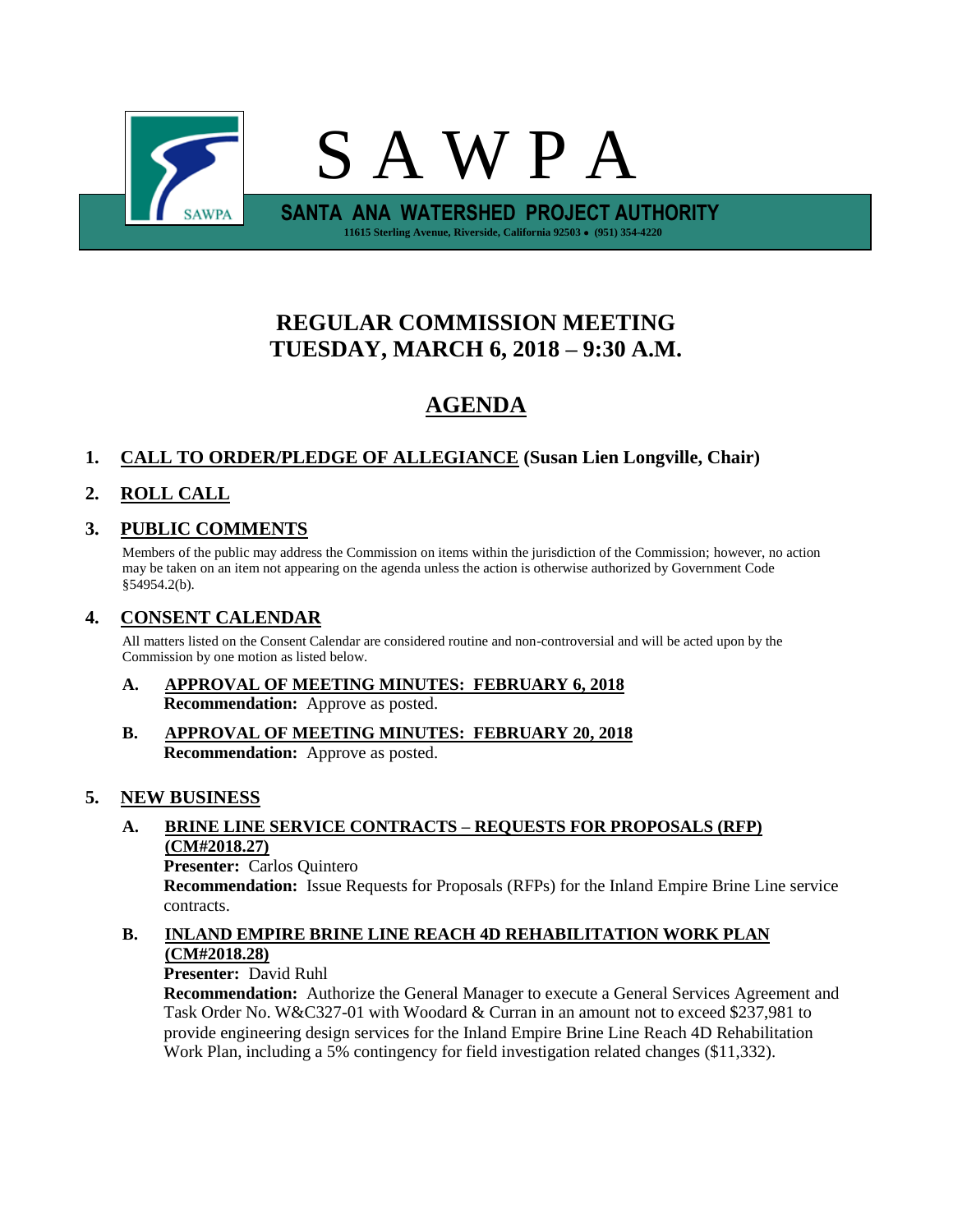**C. CONTRIBUTED FUNDS AGREEMENT WITH US DEPARTMENT OF INTERIOR BUREAU OF RECLAMATION FOR THE OWOW PLAN UPDATE 2018 (CM#2018.29) Presenter:** Mike Antos

**Recommendation:** Authorize the General Manager to execute Contributed Funds Agreement No. R18CF35002 with the Bureau of Reclamation for the SAWPA One Water One Watershed Hydroclimate Analysis.

**D. POSITIONS ON AB 2003 (DALY) AND AB 2050 (CABALLERO) (CM#2018.30) Presenter:** Larry McKenney **Recommendation:** Adopt "support" positions on AB 2003 and AB 2050 and authorize the General Manager to send appropriate support letters.

#### **6. INFORMATIONAL REPORTS**

**Recommendation:** Receive for information.

#### **A. CHAIR'S COMMENTS/REPORT**

#### **B. COMMISSIONERS' COMMENTS**

#### **C. COMMISSIONERS' REQUEST FOR FUTURE AGENDA ITEMS**

#### **7. CLOSED SESSION**

#### **A. CONFERENCE WITH LEGAL COUNSEL – EXISTING LITIGATION PURSUANT TO GOVERNMENT CODE SECTION 54956.9(d)(1)**

Name of Case: Spiniello Companies v. Charles King Company, Inc., Santa Ana Watershed Project Authority, The Ohio Casualty Insurance Company (Superior Court of Los Angeles BC616589)

### **B. PURSUANT TO GOVERNMENT CODE SECTION 54957.6 – CONFERENCE WITH LABOR NEGOTIATOR**

SAWPA Designated Representative: General Manager Richard E. Haller Non-Represented Employees: All SAWPA employees

## **8. ADJOURNMENT**

Americans with Disabilities Act: If you require any special disability related accommodations to participate in this meeting, please call (951) 354-4230 or email kberry@sawpa.org. Notification at least 48 hours prior to the meeting will enable staff to make reasonable arrangements to ensure accessibility for this meeting. Requests should specify the nature of the disability and the type of accommodation requested.

Materials related to an item on this agenda submitted to the Commission after distribution of the agenda packet are available for public inspection during normal business hours at the SAWPA office, 11615 Sterling Avenue, Riverside, and available a[t www.sawpa.org,](http://www.sawpa.org/) subject to staff's ability to post documents prior to the meeting.

#### **Declaration of Posting**

I, Kelly Berry, Clerk of the Board of the Santa Ana Watershed Project Authority declare that on Wednesday, February 28, 2018, a copy of this agenda has been uploaded to the SAWPA website at [www.sawpa.org](http://www.sawpa.org/) and posted at the SAWPA office, 11615 Sterling Avenue, Riverside, California.

/s/

\_\_\_\_\_\_\_\_\_\_\_\_\_\_\_\_\_\_\_\_\_\_\_\_\_\_\_\_\_\_\_\_\_\_\_\_\_\_\_ Kelly Berry, CMC